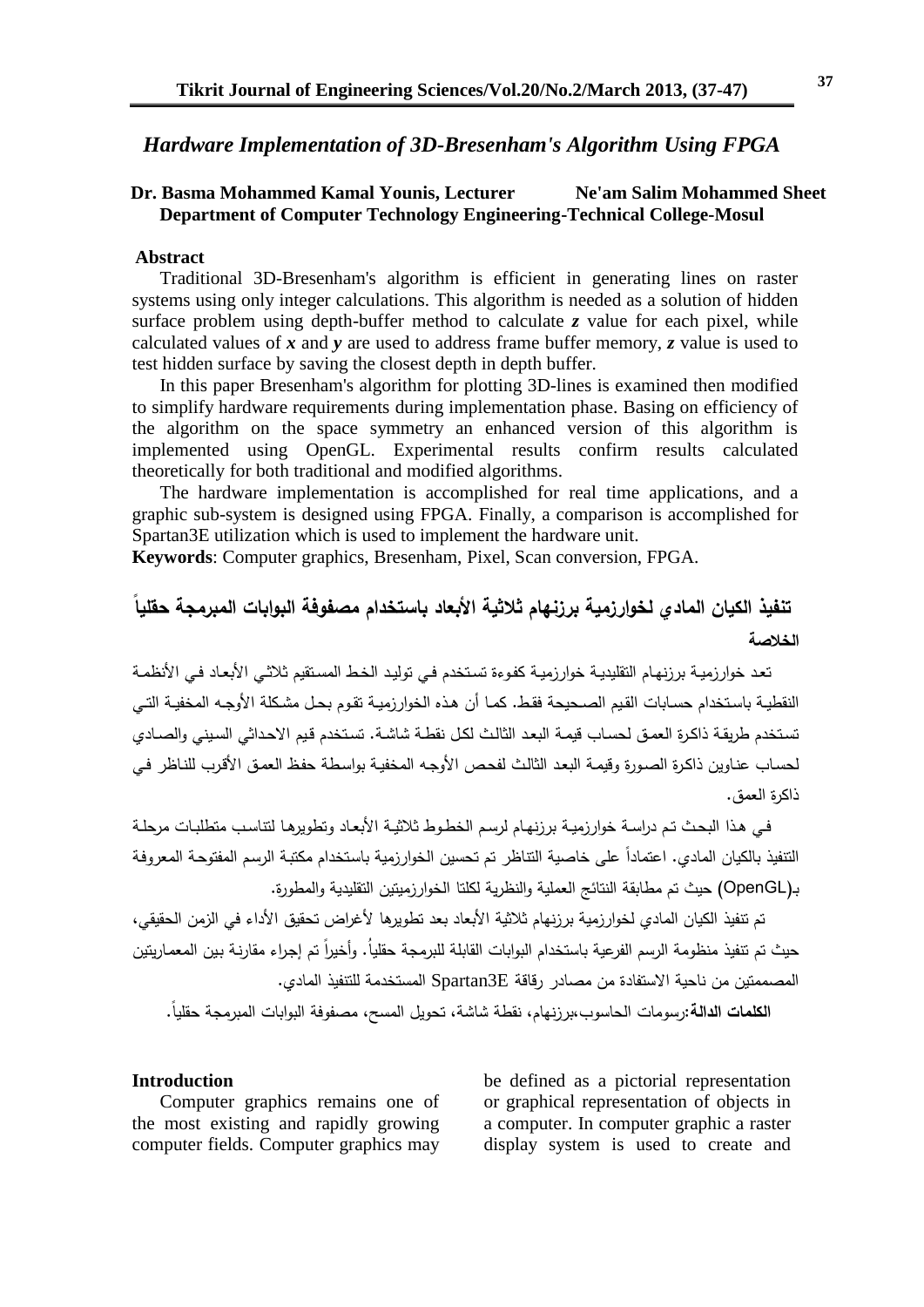show the pictures of objects, where in raster display system The rasterization is process of determining the appropriate pixels for representing picture or graphics object, a picture can be completely specified set of intensities for the pixel positions in display, Picture definition is stored in a memory area called frame buffer or refresh buffer [1].

Line drawing is one of the most fundamental activities in computer graphics. There are many different line drawing algorithms used in computer graphics. Application of inefficient algorithms may cause drawing to require unacceptably large amount of time thus making the graphics presentation boring. This is why algorithms used in computer graphics must be computationally very efficient. As a result computer graphics algorithms are quite often found to avoid, for example, floating point operations or more costly division and multiplication operations as in Bresenham's line algorithm. As a line is drawn by lighting only a finite number of pixels with integer coordinates, it is not possible to produce a theoretical line exactly in a raster device. In order that a line drawn on a raster device simulates a theoretical line as closely as possible, a set of pixels, which represent the real line as closely as possible, are only switched on<sup>[2]</sup>.

However, the scan conversion of a polygon (a graphic major building primitive) is performed by a scan line method. The rasterization of a straight line segment can be accomplished using any line drawing algorithm. In this work the value of depth is determined for each pixel produced by the 3D Bresenham algorithm, for depth or z-buffer application. Following review of some related published works:

In 1991 Edward Angle and Don Morrison present that a Bresenham's algorithm is the standard for scan converting a line segment. A version based on the properties of linear Diophantine equations can speed up scan conversion by a factor of almost five  $^{[3]}$ .

Also A. T. M. ShafiquI Khalid and M. KaykobadZ in 1996 present a new algorithm for drawing lines in a raster device in which a suitable data structure has been chosen to avoid comparisons that are required, for example, in Bresenham's algorithm. Experimental results as well as clock cycles calculated theoretically suggest that this new algorithm outperforms the ones currently existing in the literature in terms of computational time. Their experimental results also suggest that quality of the line does not deteriorate even when high resolution raster devices are used [2].

A group of researchers in 2004 designed a system effectively implemented two different algorithms for calculating the intermediate points in a line given the two endpoints, and representing the fundamental elements of this system in VHDL and using the available FPGAs, their first algorithm is the Digital Differential Analyzer (DDA) which requires floating-point intermediate values and the second is the Midpoint Line Algorithm, a special case of Bresenham Line Algorithm, which is famous for its speed and accuracy [4].

Andre Redert propose in 2004 a depth scaling method that enables visualization of arbitrary-shaped 3D scenes on 3D displays , his approach uses spatially adaptive depth scaling that maximizes the perceptual 3D effect, from the original scene geometry , the topology and local depth ordering among objects are preserved , while depth linearity is discarded [5].

In 2006 S. Fawad reviewed the basis of Bresenham algorithm in graphic interpolation processes. There are doubtless other areas where straightforward interpolations across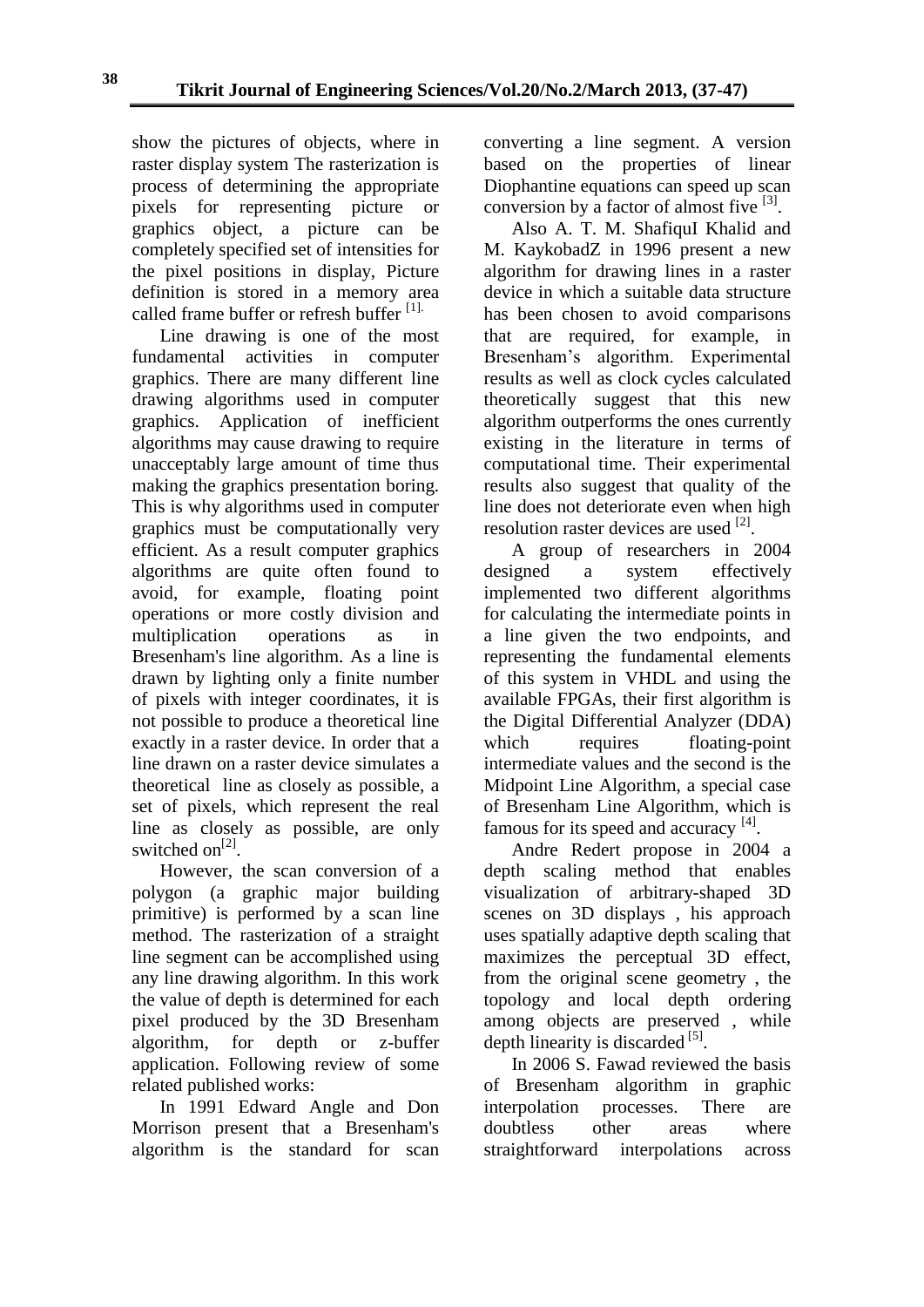polynomials can be managed using this technique. It seems to be a reasonable approach to teaching interpolation processes, even though there may be faster algorithms for many of these interpolations<sup>[6]</sup>.

In 2009 Niu Lianqiang and Feng HaiWen presented A new fast line drawing algorithm that is different from the traditional Bresenham algorithm, A line is treated as an aggregation of several line segments and the y coordinate differences of candidate pixel points in every step of traditional algorithm are replaced by the length errors of each segments in this new algorithm. Each operation and judgment can generate a line segment by keeping the advantages of integer arithmetic and then the numbers of operating and output are decreased. Besides these, the skew symmetric character is considered in the algorithm and the direct draw property without operation of some special lines is also pointed out  $^{[7]}$ .

Also in 2011 Chikit Au and Tony Woo uncover the reason for little prior works. The concept of the mid-point in a unit interval generalizes to that of nearest neighbors involving a Voronoi diagram. In their paper, the threedimensional extension is based on the main idea of Bresenham Algorithm of minimum distance between the line and the grid points. The structure of the Voronoi diagram is presented for grid points to which the line may be approximated. The deployment of integer arithmetic and symmetry for the three-dimensional extension of the algorithm to raise the computation efficiency are also investigated [8].

In 2011 Fakhrulddin Hamid Ali designed a new algorithm as a three dimensional development of the available two dimensional Digital Differential Analyzer (DDA) and implemented it using the configurable Field Programmable Gate Array (FPGA), In his paper he concluded that the hardware unit can produces pixels at a speed of 120M pixel per second assuming a very small time is lost in computing the increment values [9].

# **Theory of 3D-Bresenham's Algorithm**

The original approach of Bresenham's algorithm for plotting a two-dimensional line between origin point  $(x_a, y_a)$  to a end point  $(x_b, y_b)$  is adopted to present the three-dimensional ,for plotting a three-dimensional line between origin point  $(x_a, y_a, z_a)$  to a end point  $(x_h, y_h, z_h)$ .

The traditional 2D-Bresenham line generation algorithm is shown in Figure1.

The three dimension version of Bresenham's Algorithm is accomplished by considering the line segment whose pixels require to be generated in three dimensional spaces. So for each pixel a *z*-value is calculated in addition to the *x* and *y* values so that the algorithm works in the object space rather than in the image space. The 3D-Bresenham algorithm and the modified one are shown in Figure2 and Figure3 respectively. As we can see from Figure3 that the loop calculate the line pixels is know one instead of three in the flowchart of Figure2 which will effect on the amount of hardware component in the implementation part.

These algorithms are tested using OpenGL for many possible line orientation and the generated pixels values are checked, the vision results are shown in Figure4 where they are the same for the two versions of algorithm.

# **Practical System Implementation**

A block diagram of the designed hardware unit of the 3D-Bresenham is shown in Figure5, where the scan conversion operation of a line segment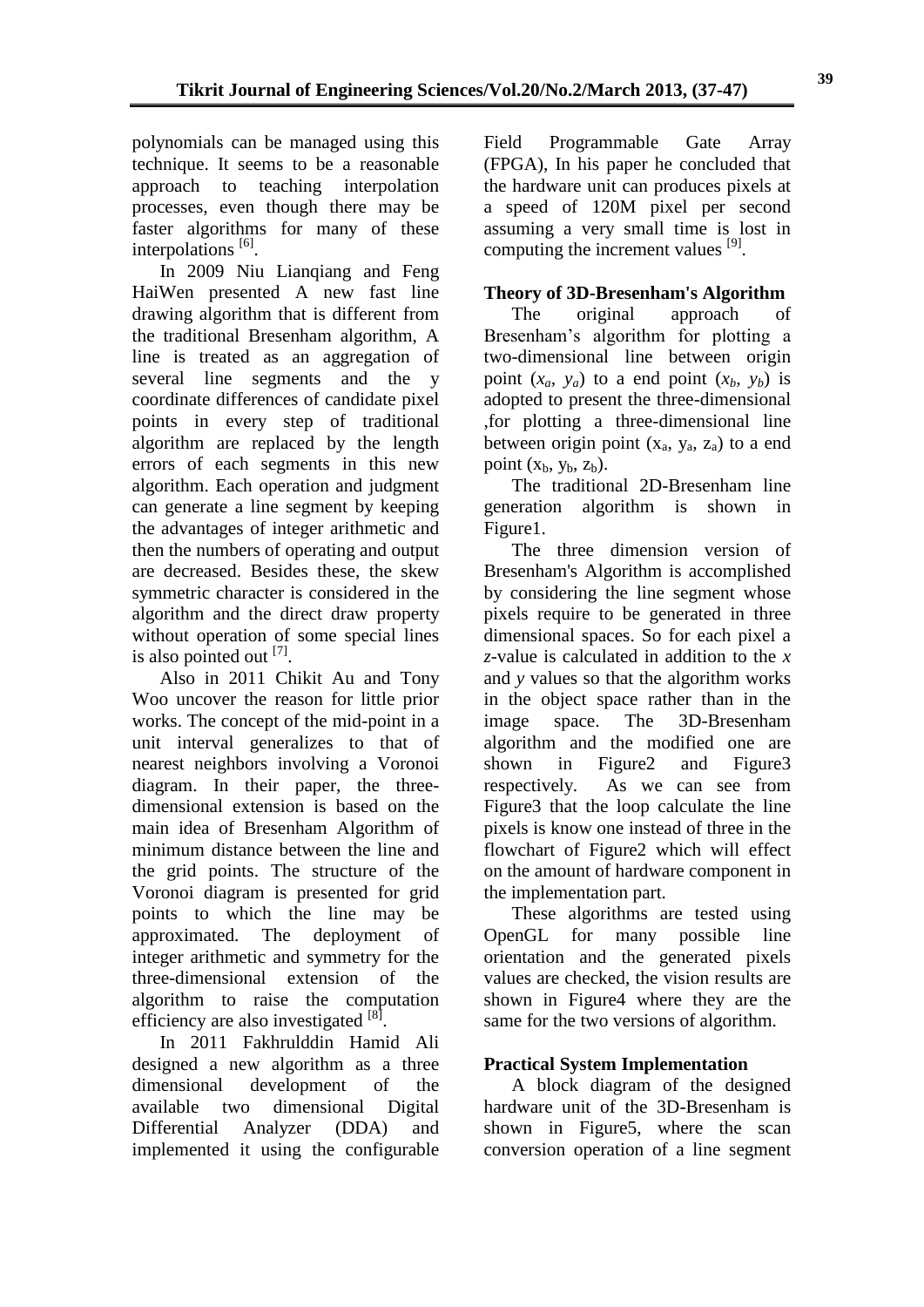requires it's two input vertices start vertex  $v_1$  ( $x_a$ ,  $v_a$ ,  $z_a$ ) and end vertex  $v_2$  ( $x_b$ )  $y<sub>b</sub>$ ,  $z<sub>b</sub>$ ) as an input to the hardware unit, then compute the greatest coordinate difference (*dx, dy* and *dz*) with the error value to calculate the increment value of *x, y, z*. After that the intermediate pixels are calculated each time the increment value is added to the *x, y,* and *z* coordinate.

The address value of the frame buffer is calculated for each pixel from its computed coordinate $(x, y)$  to load the intensity data (RGB) in the buffer.

The refresh controller access the frame buffer periodically to obtain the data necessary to refresh the monitor and display the image stored in the frame buffer<sup>[10]</sup>. The refresh controller unit shown in Figure8 generates the timing and synchronization signals. The *HS* and *VS* signals are control the horizontal and vertical scans of the monitor. It generates the video-on signal to indicate whether to enable or disable the display to display the form which is only within the dimensions of the screen.

The graphic controller accesses the frame buffer to update the image. The basic operation of the graphic controller in this work is one of scan line method, 3D-Bresenham's algorithm, to set the pixel intensity values for storage in the frame buffer.

The arithmetic section of the implemented graphic controller starts from entering the vertices of start and end point of the line and compute the slope of each *y, x* and *z*. This section computes the corresponding address value of the frame buffer using *x,* and *y* coordinates and also computes *z* value of each pixel in the line with its intensity, Figure6 and Figure7 show a block diagram of the designed graphic controller of the 3D-Bresenham's algorithm and the modified one respectively.

The calculated integer values of *x* and *y* for each pixel are used to address the memory (frame buffer) while the color(RGB) or intensity of the line segment presents the data to be storing in the frame buffer with its associated address. The pixels in the frame buffer can then be read in a synchronized manner, while scanning the screen, and displayed on the computer monitor to show the straight line.

The tradeoff between the access of the refresh controller and the access of the graphic controller is a key idea for the architecture of many graphic systems. The current design, as shown in Figure5, overcomes this problem by using dual port frame buffer memory  $[10]$ , the frame buffer here is performed using block RAM. Physically, the block RAM has two completely independent access ports, labeled Port A and Port B. The structure is fully symmetrical, and both ports are interchangeable and support data read and write operations. Each memory port is synchronous with its own clock, clock enable, and write enable. Read operations are also synchronous and require a clock edge and clock enable [11].

This work drains all the capacity of on-board block RAM (XC3S500E) of Spartan3E, as used 640 by 480 VGA screen. Where the address of each pixel is equal to: *y-pixel \* 640* plus *x-pixel*. So maximum pixel the address is (*479\*640 + 639*) which is equal to *300kb*, so were exhaust all the capacity of block RAMs in Spartan3E FPGA kit used in this work were it is *360kb*.

# **Test results and discussion**

The 3D-Bresenham's algorithm is synthesized using VHDL and implemented using FPGA available on the kit-board Spartan-3E. Many testing examples are used for verification where are the same as OpenGL results, following example illustrates one of this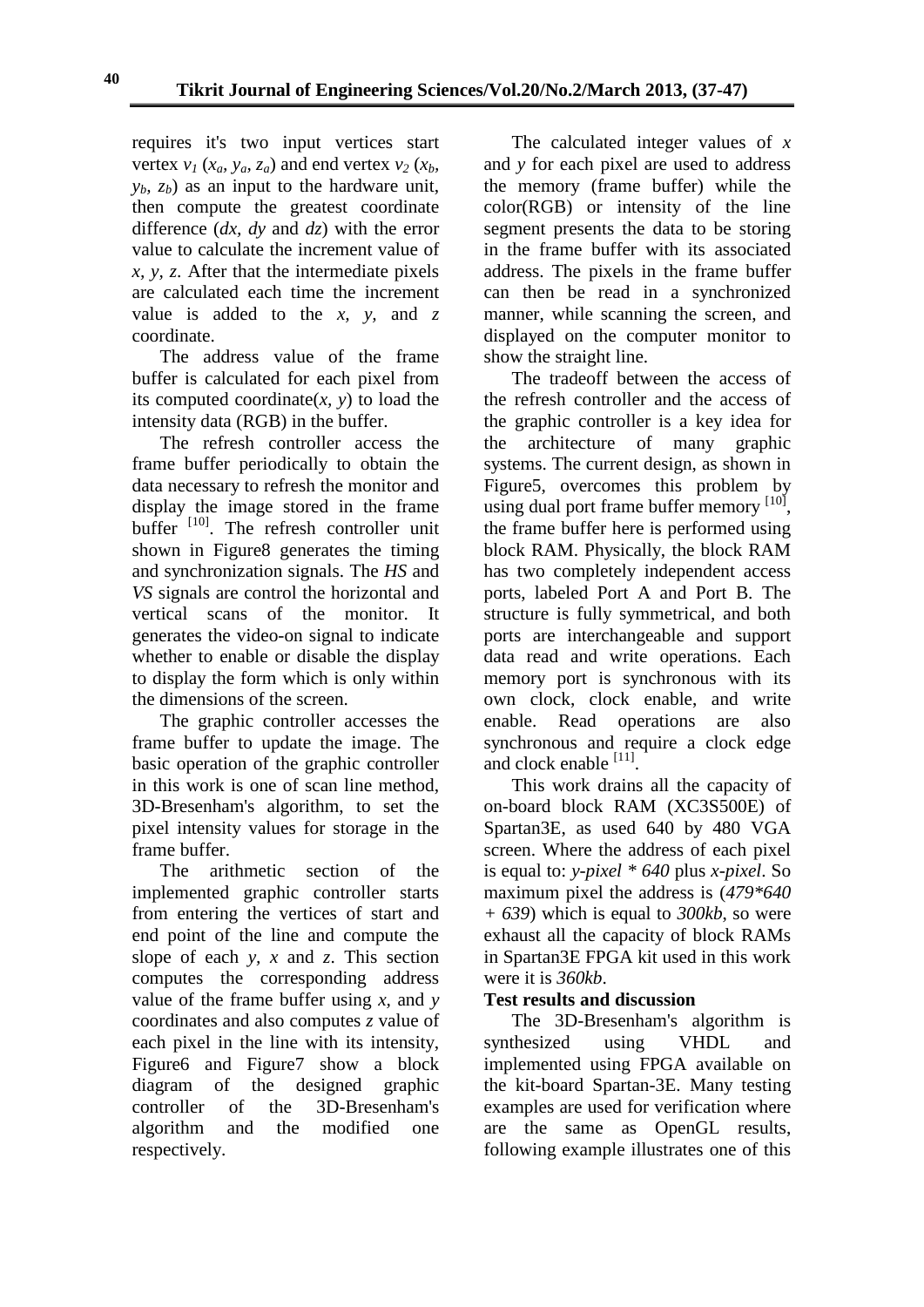tests samples then Figure9 shows the simulation waveforms that obtained by the implemented hardware.

#### *Example1*:

To verify the performance of the designed unit, the pixels are theoretically computed and listed below the steps as mentioned in 3D-Bresnham's algorithm in Figure2:

*Step1:* enter the two end vertices of the line segment.

 $x_a, y_a, z_a = (25, 10, 4), x_b, y_b, z_b = (20, 20, 0).$ 

*x-addr* =25 , *y-addr* =10 , *z-addr* =4 , as shown in the simulation in Figure9, which represent the initial value of pixel address, but in the algorithm in Figure2 it consider as (*x, y, z*).

*Step2:* the coordinate differences *dx*, *dy,* and *dz* respectively, where

*dx=(xb-xa),dy=(yb-ya),*and*dz=(zb-za).*

Then  $dx = -5$ ,  $dy = 10$ ,  $dz = -4$ .

*Step3:* enter *dx, dy* and *dz* in a comparison with zero.

If  $(dx < 0)$ , yes  $dx = -5$ , so *xinc* = -1.

If  $(dy < 0)$ , no  $dy = 10$ , so  $\text{y} \in \mathbb{R} = 1$ .

If  $(dz < 0)$ , yes  $dz = -4$ , so *zinc* = -1.

*Step4:* enter one of the three condition while  $dx = -5$ ,  $dy=10$ ,  $dz = -4$ .

Since  $|dy|>|dx|$  and  $|dy|>|dz|$ , so the middle condition is verified as mentioned in the algorithm in Figure 2.

*Step5*: compute *err1* and *err2*:

 $err1=2^*|dx|$ - $|dy|=2^*|$ -5|- $|10|=2^*$ 5-10=0.  $err2=2^*|dz|$ - $|dy|=2^*|{-}4|{-}10|=2*4-10=-2$ .

*Step6*: compare *err1* and *err2* with zero. If (*err1*>0),update *err1* and *x-addr*, but this condition is not true then pass it and check if(*err2*>0),update *err2* and *zaddr*, this condition is not true then pass it and jump to the next step.

*Step7*: update the following variable:

 $err1 = err1 + 2*|dx| = 0 + (2*5) = 10.$ 

*err2*=*err2*+2\*|*dz*|=-2+(2\*4)=6.

*y-addr*=*y-addr*+*yinc*= 10+1=11.

*Step8*: use a temporary register *m* as shown in Figure9 that indicate the number of pixel, and update it incrementally.

*Step9*: check the condition if *m<dy* (maximum slope), then repeat the steps from 6 to 9 until *m=dy* (stop condition). *Example2:* 

To verify the performance of the designed unit, the pixels are theoretically computed and listed below the steps as mentioned in Modified 3D-Bresnham's algorithm in Figure3:

*Step1*: enter the two end vertices of the line segment.

*xa,ya,za*=(25,10,4), *xb,yb,zb*= (20,20,0)

*Step2:* the coordinate differences *dx, dy*, and *dz* respectively, where

 $dx=|x_b-x_a|, dy=|y_b-y_a|, dz=|z_b-z_a|$ .

*dx*=|20-25|=5,*dy*=|20-10|=10,*dz*=|0-4|=4.

*Step3:* enter one of the three condition while *dx*=5, *dy*=10, *dz*=4.

Since *dy*>*dx* and *dy*>*dz*, so the middle condition is verified as mentioned in the algorithm in Figure3, so *flag*=1, and an exchange will happened (*dy* by *dx*,  $x_1$  by  $y_1$ ,  $x_2$  by  $y_2$ ).

*Step4: x*=10, *y*=25, *z*=4, which represent the initial value of pixel address.

*Step5:* enter the new coordinate *x1*,  $x_2, y_1, y_2,$  and  $z_1, z_2$  in a comparison.

If  $(x_1 > x_2)$ , no  $x_1 = 10$ ,  $x_2 = 20$ , so *xinc*=1.

If  $(y_1>y_2)$ , yes  $y_1=25$ ,  $y_2=20$ , so  $yinc=1$ .

If  $(z_1 > z_2)$ , yes  $z_1 = 4$ ,  $z_2 = 0$ , so  $zinc = -1$ . *Step5*: compute *err1* and *err2*:

*err1*=2\**dy-dx*=2\*5-10=2\*5-10=0.

*err2*=2\**dz-dx*=2\*4-10=2\*4-10=-2.

*Step6:* compare *err1* and *err2* with zero. If (*err1*>0),update *err1* and *y-addr* then check *err2*. If (*err2*>0), update *err2* and *z-addr* then jump to the next step. But the two conditions are false then jump to the next step.

*Step7:* update the following variable:  $err1 = err1 + 2 * dy = 0 + (2 * 5) = 10.$ *err2*= *err2*+2\**dz*=-2+(2\*4)=6.  $x = x + xinc = 10 + 1 = 11$ .

*Step8*: check the *flag*, as we determined in Step3 *flag*=1, so *x-addr*=*y*, *x-addr=x*, *z-addr=z*.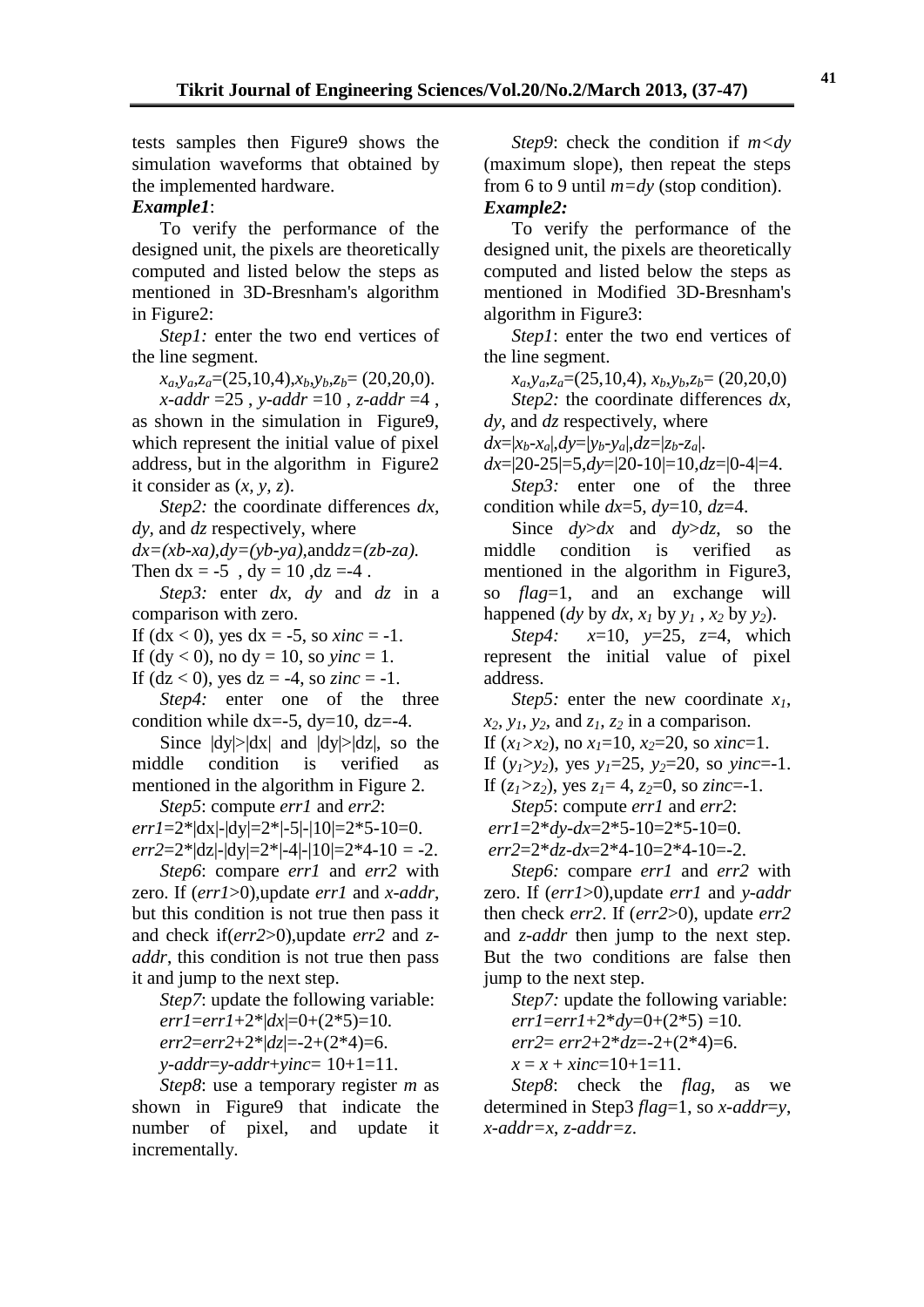*Step9*: use a temporary register *m* as shown in Figure9 that indicate the number of pixel, and update it incrementally.

*Step10:* check the condition if *m*<*dx* (maximum slope), then repeat the steps from 6 to 9 until *m*=*dx* (stop condition).

Table1 illustrates that OpenGL results for this example is the same as the VHDL simulator results.

Also in this paper we have applied all the possibility of line segment in the hardware unit successfully, as shown in Figure10.

Table (2) and Table (3) shows the utilization resources of Spartan3E Kit that is used to implement the hardware unit. The difference in the two hardware units is that the Bresenham algorithm unit can produces pixels at a speed of 76M pixels per second but the Modified 3D-Bresenham's algorithm can produces pixels at a speed of 68 M pixels per second , assuming a small time is lost in computing the increment values(one cycle as shown in the waveforms), before the production of pixels, which slightly reduces the maximum operating frequency in the Table2 and Table 3.

# **Conclusions**

From the above analysis it is clear that performance of the Bresenham's algorithm depends on the largest value from *dx, dy* or *dz*, in the modified algorithm we try to shrink the algorithm to make hardware simpler. The code for the modified algorithm is shorter in length than that the old 3D-Bresenham's algorithm. So hardware requirements for the modified one are also less. Hardware implementation for the modified is much cheaper than the other algorithm.

Our proposed technique can efficiently be used for the improvement of other computer graphics primitive's algorithm which use Bresenham's algorithm, and can be used in many applications such as calculating z-buffer values to improve the traditional hidden surface removal method as shown in the work.

The designed system effectively implemented using FPGA two different versions of scan line method (Bresenham's algorithm) that generalized to three-dimensional for using in scan conversion of a polygon in 3D-scene.

In designing this system, it was illustrated how the drawing of a simple 3D-line is more complex than initially thought. Simulation illustrated the issues that arise upon calculating a line and reinforced the fact that the threedimensional algorithm used to raise the computation efficiency since it use integers only. At the end we improved a simple hardware and the designed unit can also accept all the type of slope (negative and positive) in efficient way.

### **References**

- 1. Donald Hearn and M. Pauline Baker ,M.Pauline Baker, *"Computer Graphics, C version"* , 2nd edition. Prentice Hall, Inc. 1997.
- 2. T. M. ShafiquI Khalid and M. Kaykobad*,"an Efficient Line Algorithm"*, Journal of Circuits and Systems, IEEE 39th Midwest symposium, Vol. 3, Pages: 1280- 1282 , 1996.
- 3. Edward Angle and Don Morrison *,"Speeding Up Bresenham's Algorithim"*, university of new mexico, November 1991 , IEEE Computer Graphics & Application.
- 4. Jong Lorraine, Shirachi Lisa and Wang Sherman, *"Computer Graphics: Where Straight Lines, Aren't"*, Computer Science [Department](http://www.cs.ucla.edu/) [University of California,](http://www.ucla.edu/)  Final Project, Winter Quarter 2004.
- 5. Andre Redert *,"Visualization of Arbitrary-shaped 3D Scenes on Depth-limited 3D Display"* , Journal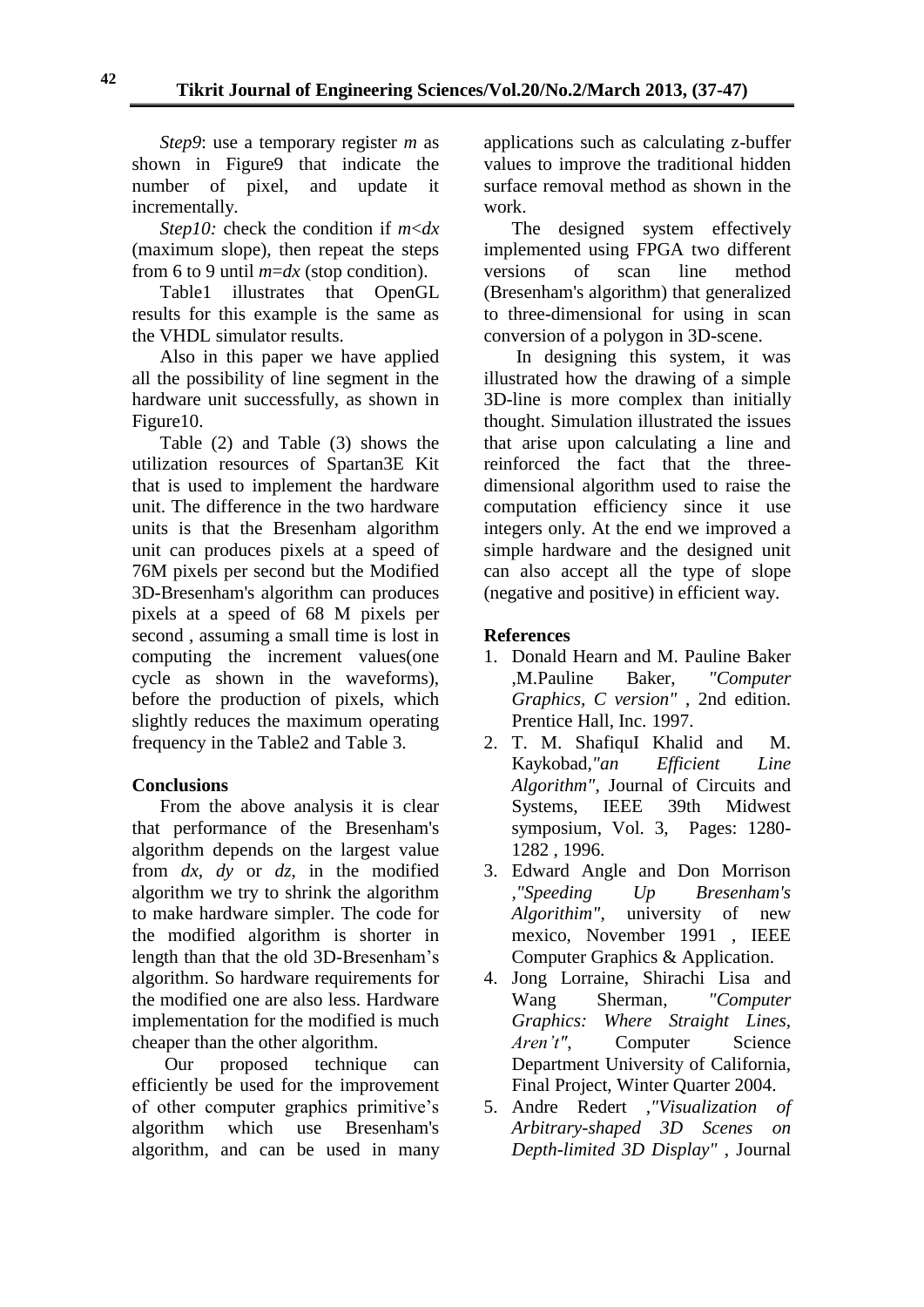of 3D Data Processing, Visualization and Transmission, 2004 IEEE Proceedings. 2nd International Symposium, 938-942 , 2004.

- 6. S.Fawad, *"Adapting Bresenham Algorithm ",* Journal of Theoretical and Applied Information Technology ,Vol. 2 Issue: 2 , 27-30, 2006.
- 7. Niu Lianqiang and Feng HaiWen *,"A Line Segments Approximation Algorithm of Grating Lines"*, Journal of 2009 International Forum on Computer Science-Technology and Applications, IEEE Computer Society , Vol. 2 , 34-37, 2009.
- 8. Chikit Au and Tony Woo, *"Three Dimensional Extension of Bresenham's Algorithm with Voronoi Diagram",* Journal of Computer-Aided Design, Vol. 43, Issue: 4 , 417-426, 2011 .
- 9. Fakhrulddin Hamid Ali, *"Depth Buffer Depth Buffer DDA Based on FPGA",* Journal of Al-Rafidain Engineering ,Vol.19 , No.5 , October 2011.
- 10. Fakhrulddin Hamid Ali and Amar I. Dawod, *"FPGA Design and*

*Implementation of a Scan Conversion Graphical Sub-System",* Journal of Al-Rafidain Engineering, Vol.16 ,No.4, Oct. 2008.

- 11. Xilinx Company, *"Spartan-3 Generation FPGA User Guide"*, June 25, 2008.
- 12. J. E. Bresenham, *"Algorithm for Computer Control of a Digital Plotter"*, IBM Systems Journal, Vol.4 , no. 1 , 25-30 1965 .
- 13. Edward Angel, *"Interactive Computer Graphic: A Top- Down Approach Using OpenGL"*,Addition Wesley, Third Edition 2003.
- 14. F.S. Hill , Jr *,"Computer Graphics Using OpenGL"*, second edition, Prentice Hall International, 2001.
- 15. Xilinx Company, *"User Manual Spartan-3 FPGA Family:Complete data Sheet",* March 4, 2004.
- 16. Xilinx Company, *"Spartan-3E FPGA Starter Kit Board User Guide"* , June 20, 2008.
- 17. Xilinx Company*,"Spartan-3E FPGA Family: Data Sheet"*,August 26, 2009.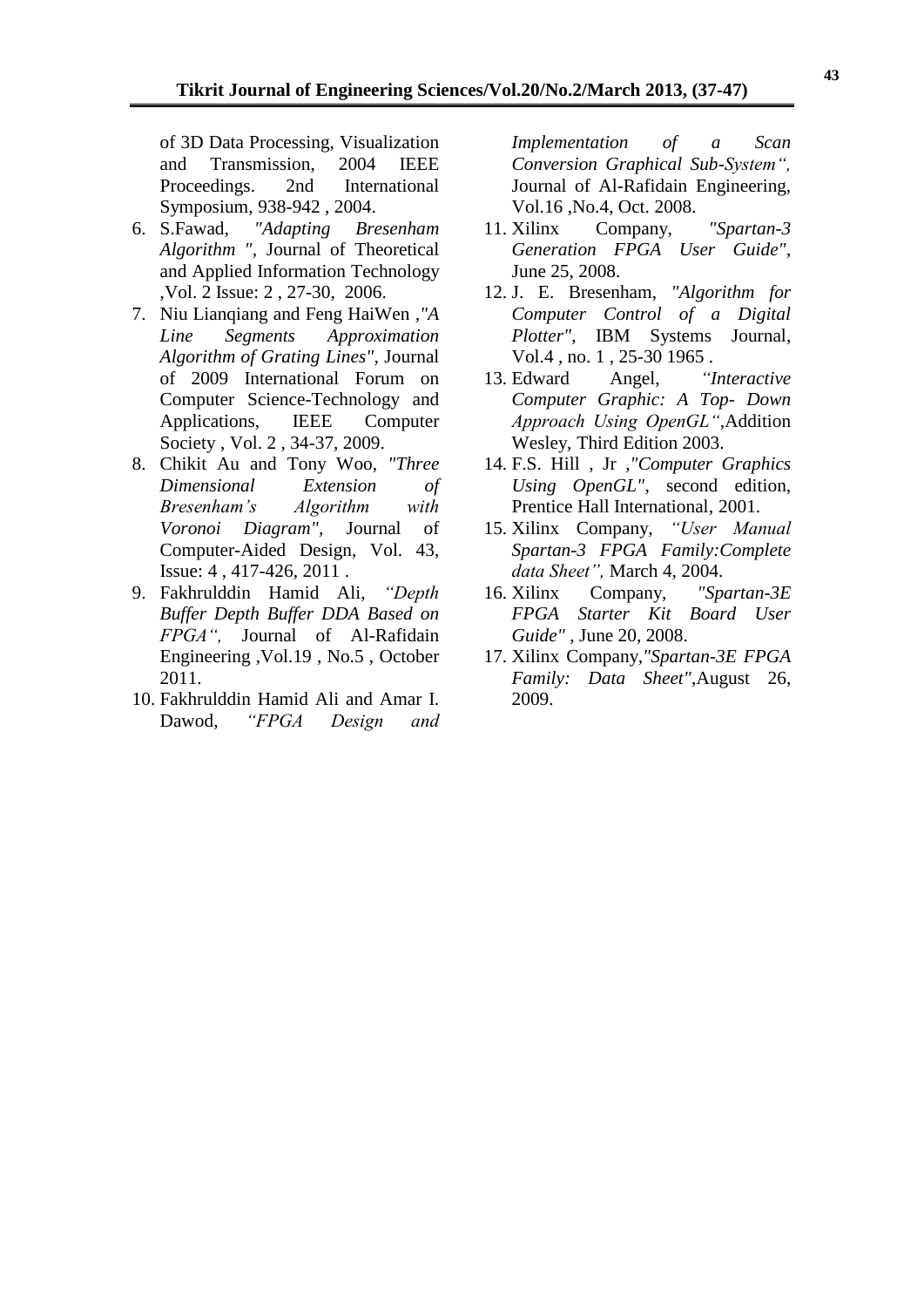

**Figure 1: 2D-Bresenham algorithm**



**Figure 2: 3D\_Bresenham algorithm**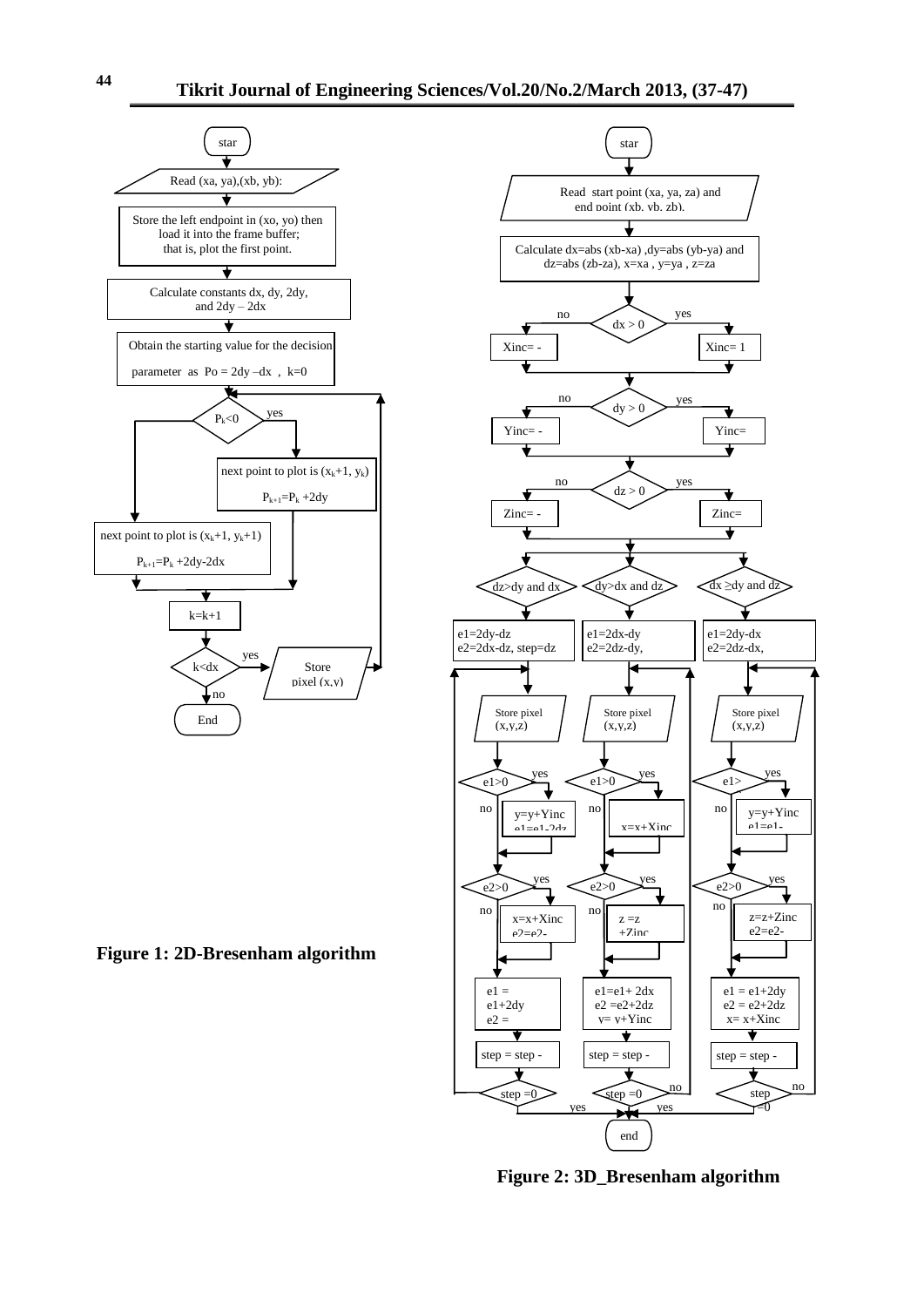



**Figure 4: OpenGL results that Displays a Series of 3D\_Lines Fanned in a spherical shape**



**Figure 5: Hardware graphic sub-system in FPGA**

**Figure 3: the Modified 3D\_Bresenham algorithm**

<sup>d</sup>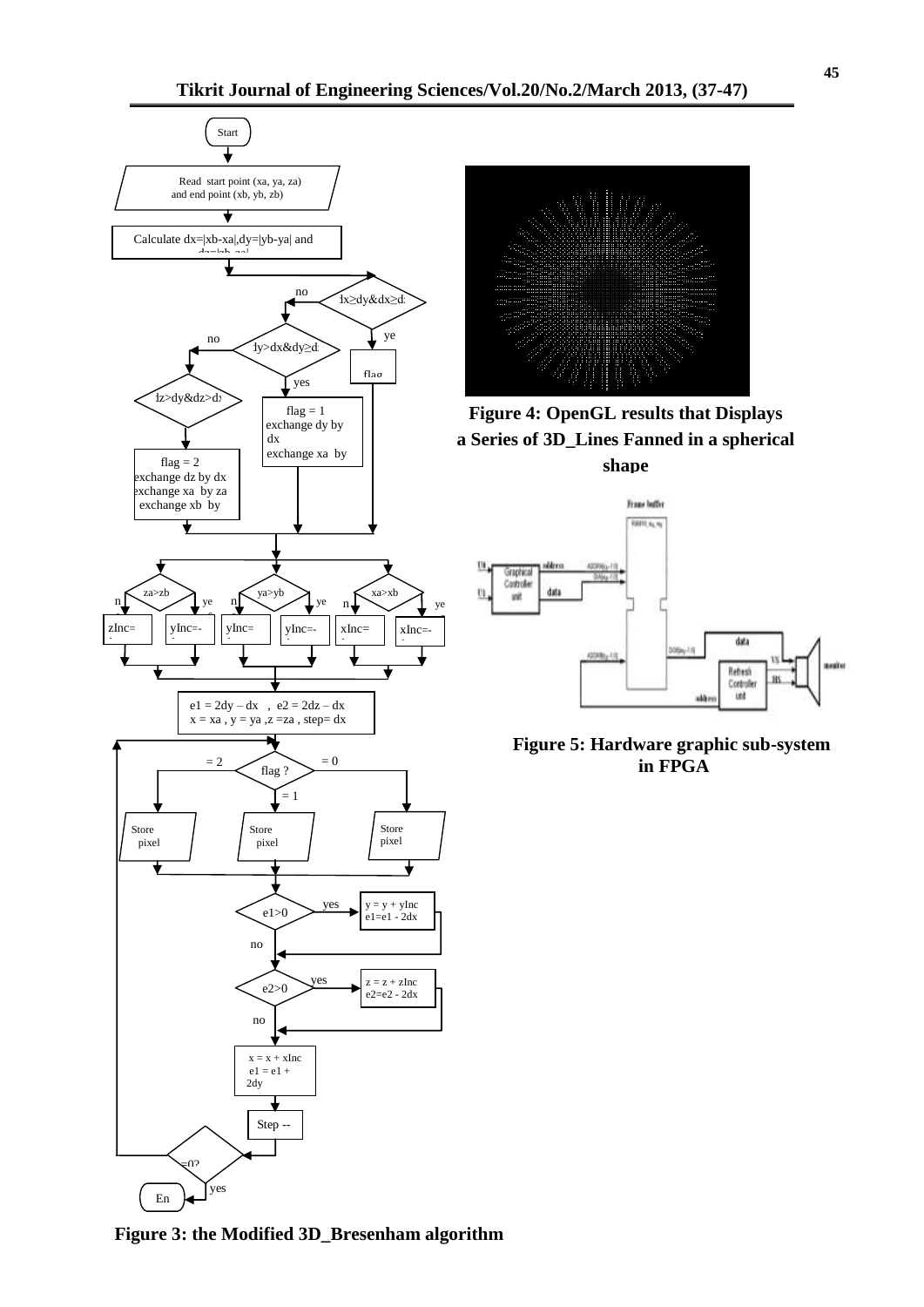

 **Figure 7: The designed hardware of graphic controller for Modified 3D\_Bresenham algorithm**